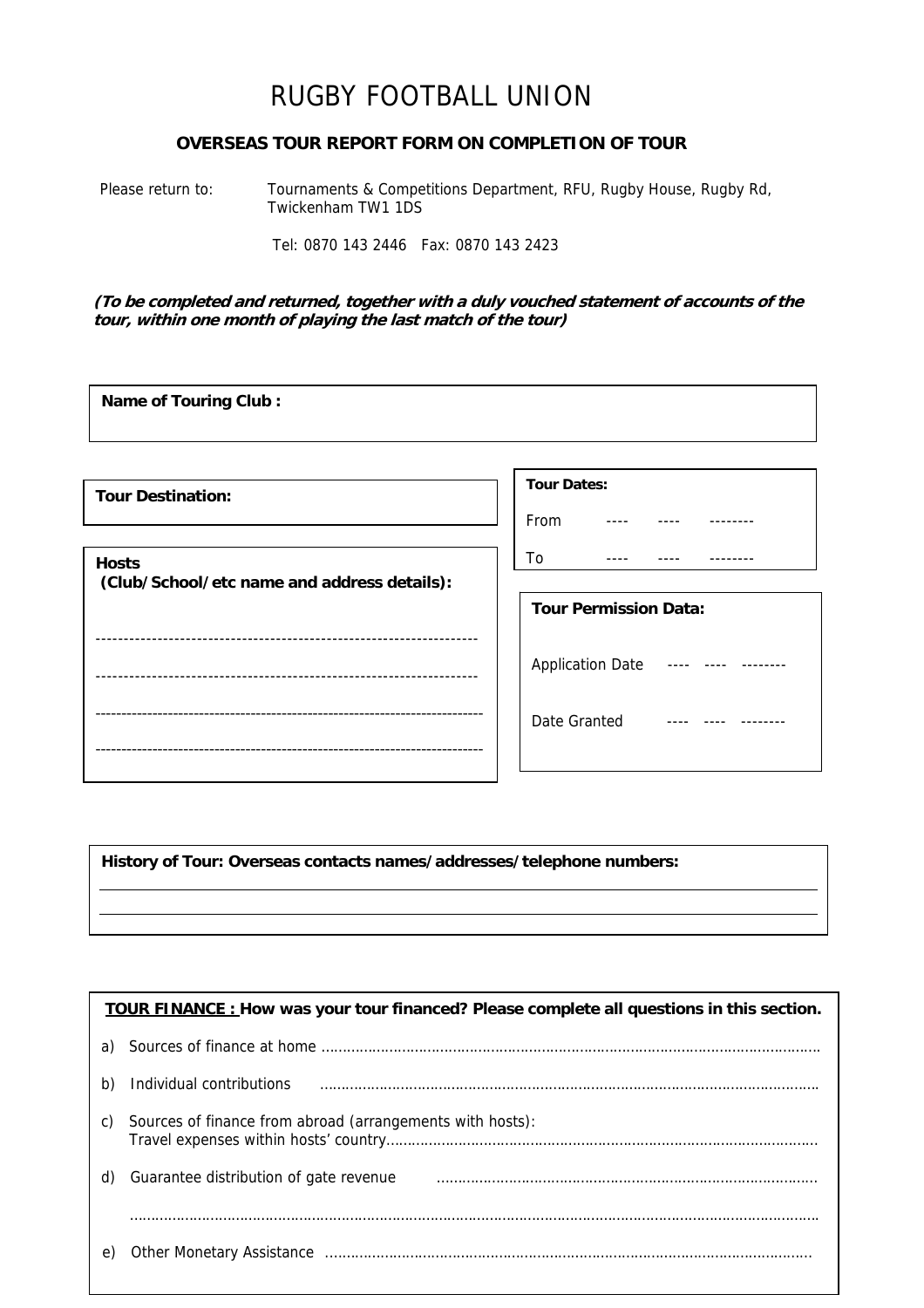| <b>TRAVEL:</b> |   |
|----------------|---|
| Method         | . |
|                |   |
| Suitability:   |   |
|                |   |
|                |   |

| <b>PLAYING STRENGTH:</b> |                 |
|--------------------------|-----------------|
| <b>Touring Party</b>     | .<br>$\cdots$   |
|                          |                 |
|                          |                 |
| Host Country             | .<br>.<br><br>. |
|                          |                 |
|                          |                 |

| <b>MATCHES PLAYED:</b>                     |             |               |  |  |
|--------------------------------------------|-------------|---------------|--|--|
| Opposition                                 | <b>Date</b> | <b>Result</b> |  |  |
|                                            |             |               |  |  |
|                                            |             |               |  |  |
|                                            |             |               |  |  |
| Brief report on each match and facilities: |             |               |  |  |
|                                            |             |               |  |  |
|                                            |             |               |  |  |
|                                            |             |               |  |  |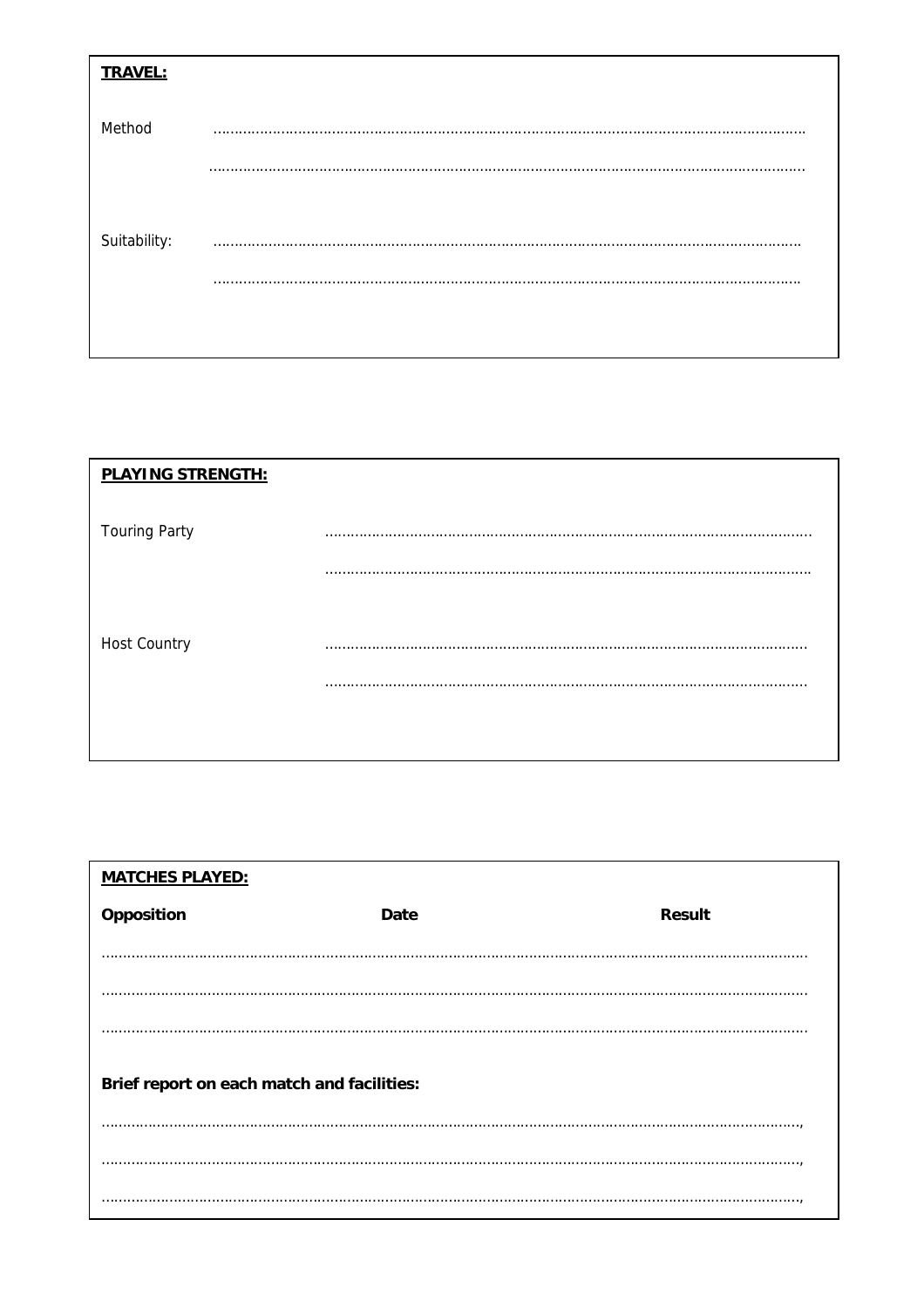| General overall report matches covering standard of play, nature of play (vigorous, open<br>play, etc). condition of ground, weather/climate: |  |  |
|-----------------------------------------------------------------------------------------------------------------------------------------------|--|--|
|                                                                                                                                               |  |  |
|                                                                                                                                               |  |  |
|                                                                                                                                               |  |  |
|                                                                                                                                               |  |  |
|                                                                                                                                               |  |  |
|                                                                                                                                               |  |  |
|                                                                                                                                               |  |  |
|                                                                                                                                               |  |  |
|                                                                                                                                               |  |  |
|                                                                                                                                               |  |  |
|                                                                                                                                               |  |  |
|                                                                                                                                               |  |  |
|                                                                                                                                               |  |  |

## **REFEREEING (Report on Standards)**

| <b>HOSPITALITY:</b>                                                                             |  |
|-------------------------------------------------------------------------------------------------|--|
|                                                                                                 |  |
|                                                                                                 |  |
| <b>ACCOMMODATION:</b>                                                                           |  |
| Was it satisfactory or would you recommend that a different type of accommodation be<br>sought? |  |
|                                                                                                 |  |
|                                                                                                 |  |